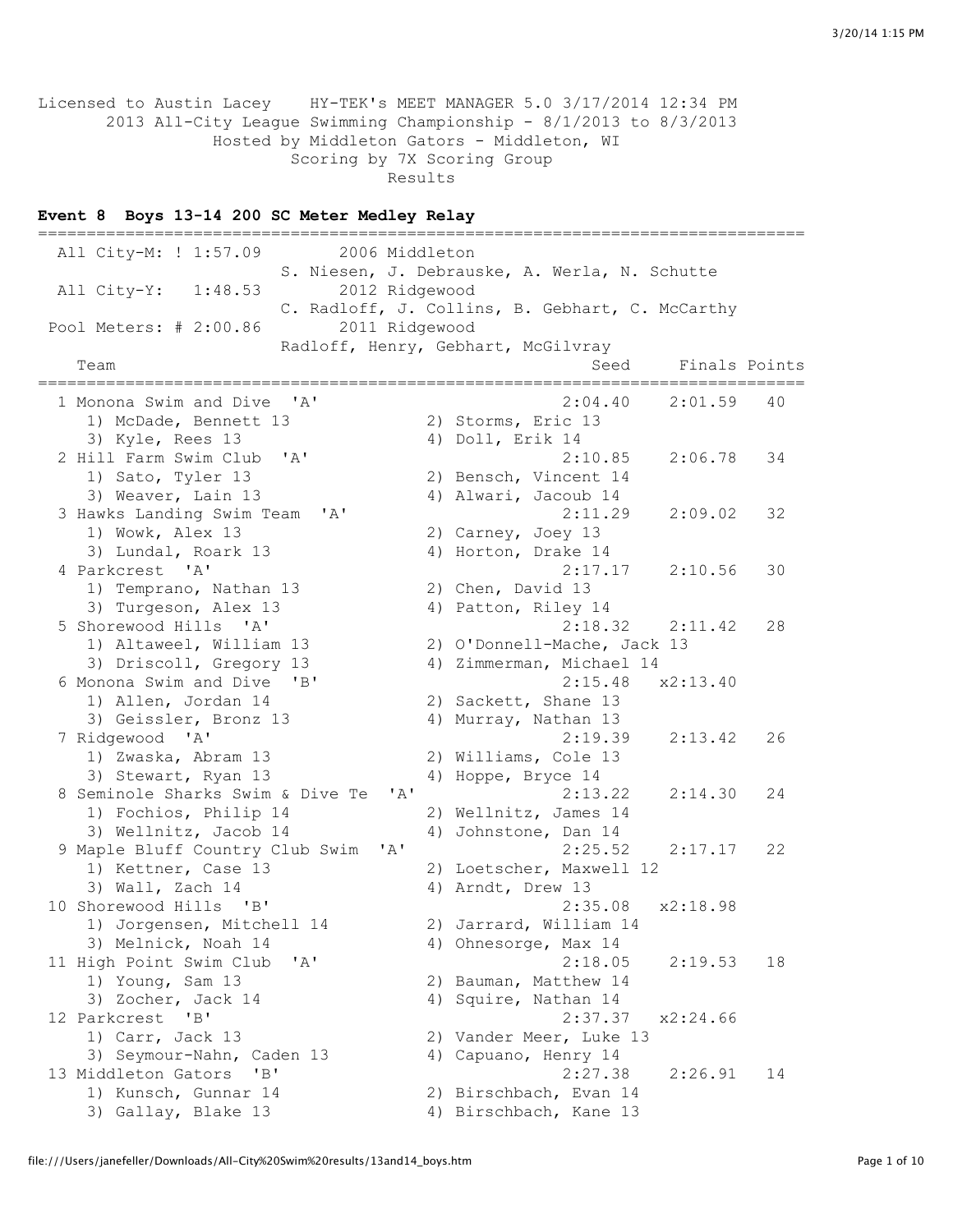| 14 Nakoma Swim Team 'A'               | $2:32.51$ $2:26.96$<br>12      |
|---------------------------------------|--------------------------------|
| 1) Pfau, Henry 13                     | 2) Schaak, James 12            |
| 3) Frucht, Andrew 14                  | 4) Vaughan, Gerry 13           |
| 15 Ridgewood 'B'                      | $2:42.13 \times 2:27.04$       |
| 1) Sebastian, Zeke 14                 | 2) Tripp, Eli 13               |
| 3) Smith, Sam 13                      | 4) Touchett, Bryan 13          |
| 16 West Side Swim Club 'A'            | 2:33.99<br>2:29.06<br>10       |
| 1) Tisdel, Rory 14                    | 2) Bondoc, Peyton 13           |
| 3) Huie, Conor 13                     | 4) Consigny, Tim 14            |
| 17 Seminole Sharks Swim & Dive Te 'B' | $2:30.65$ $x2:34.12$           |
| 1) Culver, Joseph 13                  | 2) Parkel, Caulden 13          |
| 3) Stockwell, Noah 14                 | 4) Caruso, Alec 14             |
| 18 Shorewood Hills 'C'                | $2:48.19$ $x2:36.12$           |
| 1) Buencamino, Adam 13                | 2) Lemmenes, Aris 13           |
| 3) Cranley, Owen 13                   | 4) Maaneb de Macedo, Menatu 13 |
| 19 High Point Swim Club 'B'           | $2:40.00 \times 2:46.26$       |
| 1) Jensen, Grant 13                   | 2) Luebke, Mark 13             |
| 3) Wilson, Jack 13                    | 4) Dickmeyer, Ben 13           |
| -- Middleton Gators 'A'               | 2:12.62<br>DQ.                 |
| 1) Delaney, Luke 14                   | 2) Hanson, Isaac 14            |
| 3) Bielski, Harrison 14               | 4) Leiferman, Matthew 14       |

# **Event 18 Boys 13-14 100 SC Meter Freestyle**

| All City-M: ! 55.41  | 2011 John Hornacek - Parkcrest |                       |                     |                |
|----------------------|--------------------------------|-----------------------|---------------------|----------------|
| All City-Y: 49.85    | 1984 John Casey - Shorewood    |                       |                     |                |
| Pool Meters: # 56.60 | 2011 Zack Parkin, Middleton    |                       |                     |                |
| Name                 | Age Team                       | Prelims Finals Points |                     |                |
|                      |                                |                       |                     |                |
| $A - Final$          |                                |                       |                     |                |
| 1 Horton, Drake      | 14 Hawks Swim                  |                       | 58.98 57.73         | 20             |
| 2 Wellnitz, Jacob    | 14 SEM                         |                       | 59.20 58.54         | 17             |
| 3 Sato, Tyler        | 13 HFSC                        |                       | 59.20 58.70         | 16             |
| 4 Doll, Erik         | 14 MO                          |                       | $1:00.60$ 59.31     | 15             |
| 5 Leiferman, Matthew | 14 MI                          |                       | $1:02.29$ $1:01.41$ | 14             |
| 6 Consigny, Tim      | 14 West Side                   | 1:02.16               | 1:01.53             | 13             |
| 7 Zimmerman, Michael | 14 SW                          | 1:01.85               | 1:02.25             | 12             |
| 8 Pfau, Henry        | 13 NK                          | 1:03.96               | 1:03.70             | 11             |
| $B - Final$          |                                |                       |                     |                |
| 9 Patton, Riley      | 14 Parkcrest                   | 1:04.04               | 1:01.69             | 9              |
| 10 Sackett, Shane    | 13 MO                          | 1:05.12               | 1:03.31             | 7              |
| 11 Allen, Jordan     | 14 MO                          | 1:03.98               | 1:04.38             | 6              |
| 12 Arndt, Drew       | 13 MBCC                        | 1:05.27               | 1:04.83             | 5              |
| 13 Birschbach, Evan  | 14 MI                          | 1:04.59               | 1:04.84             | 4              |
| 14 Kunsch, Gunnar    | 14 MI                          | 1:07.22               | 1:04.99             | 3              |
| 15 Ohnesorge, Max    | 14 SW                          | 1:05.06               | 1:05.01             | $\overline{2}$ |
| 16 Squire, Nathan    | 14 High Point                  | 1:07.85               | 1:07.55             | $\mathbf{1}$   |
|                      |                                |                       |                     |                |

### **Event 18 Boys 13-14 100 SC Meter Freestyle**

| All City-M: ! 55.41<br>All City-Y: 49.85<br>Pool Meters: # 56.60 | 2011 John Hornacek - Parkcrest<br>1984 John Casey - Shorewood<br>2011 Zack Parkin, Middleton |       |         |  |
|------------------------------------------------------------------|----------------------------------------------------------------------------------------------|-------|---------|--|
| Name                                                             | Age Team                                                                                     | Seed  | Prelims |  |
| Preliminaries<br>1 Horton, Drake                                 | 14 Hawks Swim                                                                                | 57.80 | 58.98   |  |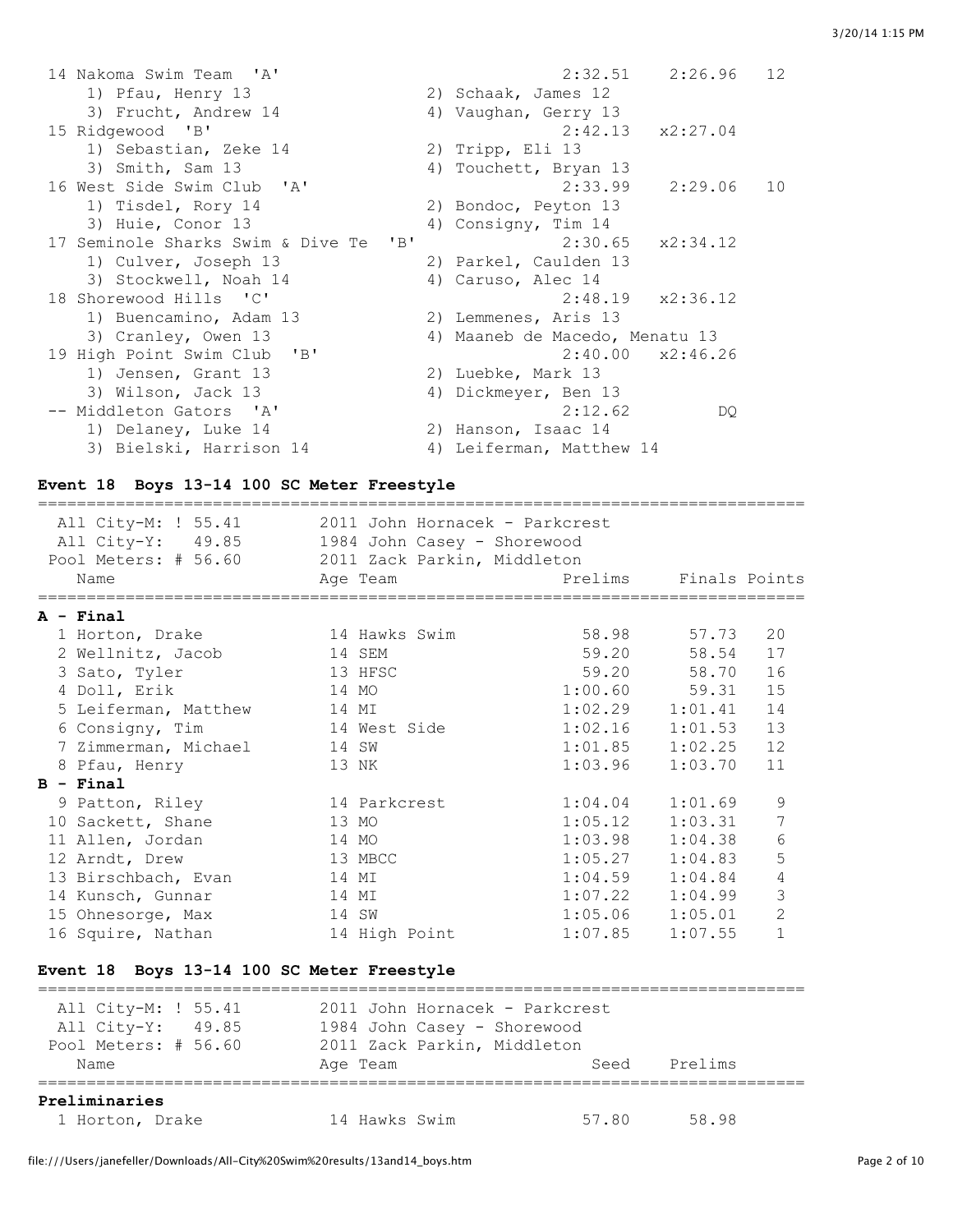| 2 Wellnitz, Jacob                        |       | 14 SEM        |                                                                              | 59.16 59.20 |
|------------------------------------------|-------|---------------|------------------------------------------------------------------------------|-------------|
| 2 Sato, Tyler                            |       | 13 HFSC       | 1:00.41                                                                      | 59.20       |
| 4 Doll, Erik                             |       | 14 MO         | $1:00.41$<br>$1:00.27$ $1:00.60$<br>$1:01.85$                                |             |
| 5 Zimmerman, Michael                     | 14 SW |               | $\begin{array}{cccc} 1:03.45 & & 1:01.85 \\ 1:01.15 & & 1:02.16 \end{array}$ |             |
| 6 Consigny, Tim                          |       | 14 West Side  |                                                                              |             |
| 7 Leiferman, Matthew                     | 14 MI |               |                                                                              |             |
| 8 Pfau, Henry<br>_______________________ | 13 NK |               | $1:04.56$ $1:02.29$<br>$1:05.16$ $1:03.96$                                   |             |
| 9 Allen, Jordan                          |       | 14 MO         | 1:02.64                                                                      | 1:03.98     |
| 10 Patton, Riley                         |       | 14 Parkcrest  | $1:01.87$ $1:04.04$                                                          |             |
| 11 Birschbach, Evan                      |       | 14 MI         | 1:05.44                                                                      | 1:04.59     |
| 12 Ohnesorge, Max                        |       | 14 SW         | 1:03.54                                                                      | 1:05.06     |
| 13 Sackett, Shane                        |       | 13 MO         | 1:05.24                                                                      | 1:05.12     |
| 14 Arndt, Drew                           |       | 13 MBCC       | 1:05.10                                                                      | 1:05.27     |
| 15 Kunsch, Gunnar                        | 14 MI |               | $1:05.10$<br>$1:09.39$<br>$1:07.22$<br>$1:07.85$                             |             |
|                                          |       |               |                                                                              |             |
|                                          |       |               |                                                                              |             |
|                                          |       |               |                                                                              |             |
| 19 Capuano, Henry                        |       | 14 Parkcrest  | $1:11.69$ $1:09.95$                                                          |             |
| 20 Lemmenes, Aris                        | 13 SW |               | 1:13.50 1:10.31                                                              |             |
| 21 Birschbach, Kane                      |       | 13 MI         | 1:11.75                                                                      | 1:11.08     |
| 22 Jorgensen, Mitchell                   | 14 SW |               | 1:12.66                                                                      | 1:11.25     |
| 23 Vander Meer, Luke                     |       | 13 Parkcrest  | 1:11.49                                                                      | 1:11.45     |
| 24 Tisdel, Rory                          |       | 14 West Side  | 1:12.85                                                                      | 1:12.40     |
| 25 Young, Sam                            |       | 13 High Point | 1:12.69                                                                      | 1:12.82     |
| 26 Alwari, Jacoub                        |       | 14 HFSC       | 1:11.69                                                                      | 1:13.11     |
| 27 Christensen, Bailey                   |       | 14 SEM        | 1:17.31                                                                      | 1:13.92     |
| 28 Stockwell, Noah                       |       | 14 SEM        | 1:19.20                                                                      | 1:13.96     |
| 29 Jensen, Grant                         |       | 13 High Point | 1:16.17                                                                      | 1:14.70     |
| 30 Buencamino, Adam                      |       | 13 SW         | 1:15.15                                                                      | 1:15.78     |
| 31 Johnstone, Dan                        |       | 14 SEM        | 1:18.71                                                                      | 1:15.97     |
| 32 Bauman, Matthew                       |       | 14 High Point | 1:15.32                                                                      | 1:16.08     |
| 33 Vaughan, Gerry                        |       | 13 NK         | 1:19.09                                                                      | 1:16.54     |
| 34 Caruso, Alec                          |       | 14 SEM        | $\begin{array}{cccc} 1:19.76 & & 1:17.00 \\ 1:14.67 & & 1:17.04 \end{array}$ |             |
| 35 Carr, Jack                            |       | 13 Parkcrest  |                                                                              |             |
| 36 Huie, Conor                           |       | 13 West Side  | 1:15.60                                                                      | 1:17.27     |
| 37 Darien, Jacob                         |       | 13 MBCC       | 1:20.58                                                                      | 1:17.35     |
| 38 Aguirre Temprano, Ignaci              |       | 14 Parkcrest  | 1:19.02                                                                      | 1:17.82     |
| 39 Welsh, Jackson                        |       | 13 Hawks Swim | 1:17.77                                                                      | 1:18.55     |
| 40 Wilson, Jack                          |       | 13 High Point | 1:17.94                                                                      | 1:18.70     |
| 41 Gutknecht, Johnne                     |       | 13 HFSC       | 1:17.61                                                                      | 1:18.78     |
| 42 Tripp, Eli                            |       | 13 Ridgewood  | 1:23.38                                                                      | 1:19.19     |
| 43 McLennan, Joshua                      |       | 13 HFSC       | 1:21.10                                                                      | 1:19.72     |
| 44 O'Connell-Gibbs, Elliot               |       | 13 HFSC       | 1:19.86                                                                      | 1:19.88     |
| 45 Graffin, Cole                         |       | 14 MO         | 1:21.58                                                                      | 1:21.02     |
| 46 Luebke, Mark                          |       | 13 High Point | 1:24.06                                                                      | 1:21.13     |
| 47 Gallay, Blake                         |       | 13 MI         | 1:19.51                                                                      | 1:22.17     |
| 48 Carlson-Dakes, Max                    |       | 13 SW         | 1:30.46                                                                      | 1:28.61     |
| 49 Eshun, D'Angelo                       |       | 14 Waves      | 1:26.28                                                                      | 1:30.99     |
| 50 Dyslin, Andre                         |       | 13 MO         | 1:30.89                                                                      | 1:31.02     |
| 51 Dickmeyer, Ben                        |       | 13 High Point | 1:32.48                                                                      | 1:32.50     |
| 52 Parkel, Caulden                       |       | 13 SEM        | 1:38.45                                                                      | 1:36.31     |

### **Event 28 Boys 13-14 100 SC Meter Backstroke**

===============================================================================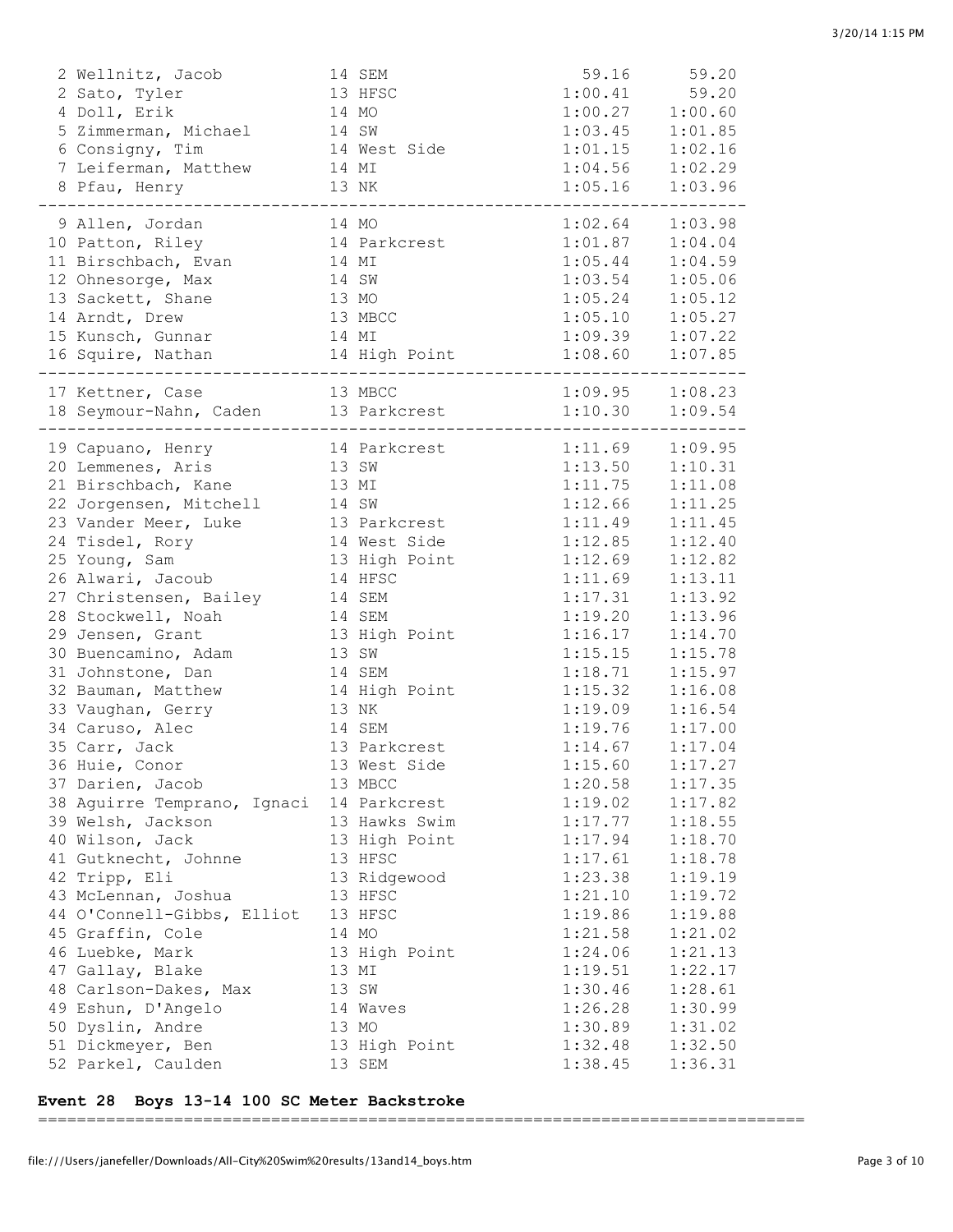| All City-M: ! 1:01.20                              | 2008 Drew teDuits - Nakoma                      |                      |         |                |
|----------------------------------------------------|-------------------------------------------------|----------------------|---------|----------------|
| All City-Y: 55.41 2012 Justin Temprano - Parkcrest |                                                 |                      |         |                |
| Pool Meters: # 1:03.59 2006 Sam Niesen, Middleton  |                                                 |                      |         |                |
| Name                                               | Age Team <b>Example 2</b> Prelims Finals Points |                      |         |                |
| ===================================                |                                                 |                      |         |                |
| $A - Final$                                        |                                                 |                      |         |                |
| 1 Wowk, Alex                                       | 13 Hawks Swim                                   | $1:03.90$ $1:03.44#$ |         | 20             |
| 2 McDade, Bennett                                  | 13 MO                                           | 1:08.15              | 1:07.38 | 17             |
| 3 Weaver, Lain                                     | 13 HFSC                                         | $1:08.10$ $1:08.16$  |         | 16             |
| 4 Sato, Tyler                                      | 13 HFSC                                         | 1:12.15              | 1:09.40 | 15             |
| 5 Zwaska, Abram                                    | 13 Ridgewood                                    | 1:14.28              | 1:11.77 | 14             |
| 6 Pfau, Henry                                      | 13 NK                                           | $1:12.52$ $1:12.04$  |         | 13             |
| 7 Allen, Jordan                                    | 14 MO                                           | 1:12.52              | 1:12.39 | 12             |
| 8 Patton, Riley                                    | 14 Parkcrest                                    | 1:13.30              | 1:12.48 | 11             |
| $B - Final$                                        |                                                 |                      |         |                |
| 9 Zocher, Jack                                     | 14 High Point                                   | 1:15.72              | 1:13.77 | 9              |
| 10 Temprano, Nathan                                | 13 Parkcrest                                    | 1:14.51              | 1:14.30 | 7              |
| 11 Kettner, Case                                   | 13 MBCC                                         | $1:16.95$ $1:15.90$  |         | 6              |
| 12 Sebastian, Zeke                                 | 14 Ridgewood                                    | 1:18.53              | 1:19.10 | 5              |
| 13 Smith, Sam                                      | 13 Ridgewood                                    | 1:19.68              | 1:19.13 | $\overline{4}$ |
| 14 Hoppe, Bryce                                    | 14 Ridgewood                                    | $1:20.57$ $1:19.65$  |         | 3              |
| 15 Ohnesorge, Max                                  | 14 SW                                           | $1:20.23$ $1:20.77$  |         | $\overline{c}$ |
| 16 Jorgensen, Mitchell                             | 14 SW                                           | 1:19.78              | 1:20.92 | $\mathbf{1}$   |

## **Event 28 Boys 13-14 100 SC Meter Backstroke**

| All City-M: ! 1:01.20 2008 Drew teDuits - Nakoma<br>All City-Y: 55.41 2012 Justin Temprano - Parkcrest<br>Pool Meters: # 1:03.59 2006 Sam Niesen, Middleton<br>Name | Age Team                      | Seed Prelims        |         |  |
|---------------------------------------------------------------------------------------------------------------------------------------------------------------------|-------------------------------|---------------------|---------|--|
| Preliminaries                                                                                                                                                       |                               |                     |         |  |
| 1 Wowk, Alex                                                                                                                                                        | 13 Hawks Swim                 | $1:05.02$ $1:03.90$ |         |  |
| 2 Weaver, Lain                                                                                                                                                      | 13 HFSC                       | 1:10.38             | 1:08.10 |  |
| 3 McDade, Bennett                                                                                                                                                   | 13 MO                         | 1:08.15             | 1:08.15 |  |
| 4 Sato, Tyler                                                                                                                                                       | 13 HFSC                       | 1:15.33             | 1:12.15 |  |
| 5 Allen, Jordan                                                                                                                                                     | 14 MO                         | 1:09.25             | 1:12.52 |  |
| 5 Pfau, Henry                                                                                                                                                       | 13 NK                         | 1:13.55             | 1:12.52 |  |
| 7 Patton, Riley                                                                                                                                                     | 14 Parkcrest                  | $1:13.29$ $1:13.30$ |         |  |
| 8 Zwaska, Abram                                                                                                                                                     | 13 Ridgewood                  | $1:15.81$ $1:14.28$ |         |  |
| 9 Temprano, Nathan                                                                                                                                                  | 13 Parkcrest                  | $1:17.59$ $1:14.51$ |         |  |
| 10 Zocher, Jack 14 High Point 1:18.66 1:15.72                                                                                                                       |                               |                     |         |  |
| 11 Kettner, Case 13 MBCC                                                                                                                                            |                               | 1:21.17             | 1:16.95 |  |
| 12 Sebastian, Zeke 14 Ridgewood 1:24.06 1:18.53                                                                                                                     |                               |                     |         |  |
| 13 Smith, Sam                                                                                                                                                       | 13 Ridgewood                  | $1:26.11$ $1:19.68$ |         |  |
| 14 Jorgensen, Mitchell 14 SW                                                                                                                                        |                               | $1:25.13$ $1:19.78$ |         |  |
| 15 Ohnesorge, Max 14 SW                                                                                                                                             |                               | 1:19.71             | 1:20.23 |  |
| 16 Hoppe, Bryce                                                                                                                                                     | 14 Ridgewood 1:24.81 1:20.57  |                     |         |  |
| 17 Culver, Joseph                                                                                                                                                   | 13 SEM                        | $1:28.22$ $1:20.89$ |         |  |
| 18 Young, Sam                                                                                                                                                       | 13 High Point 1:26.98 1:21.74 |                     |         |  |
| 19 Kunsch, Gunnar                                                                                                                                                   | 14 MI                         | $1:25.41$ $1:22.10$ |         |  |
| 20 Wellnitz, James 14 SEM                                                                                                                                           |                               | $1:20.71$ $1:22.33$ |         |  |
| 21 Melnick, Noah<br>14 SW                                                                                                                                           |                               | $1:25.04$ $1:23.74$ |         |  |
| 22 Touchett, Bryan 13 Ridgewood                                                                                                                                     |                               | 1:29.32             | 1:24.80 |  |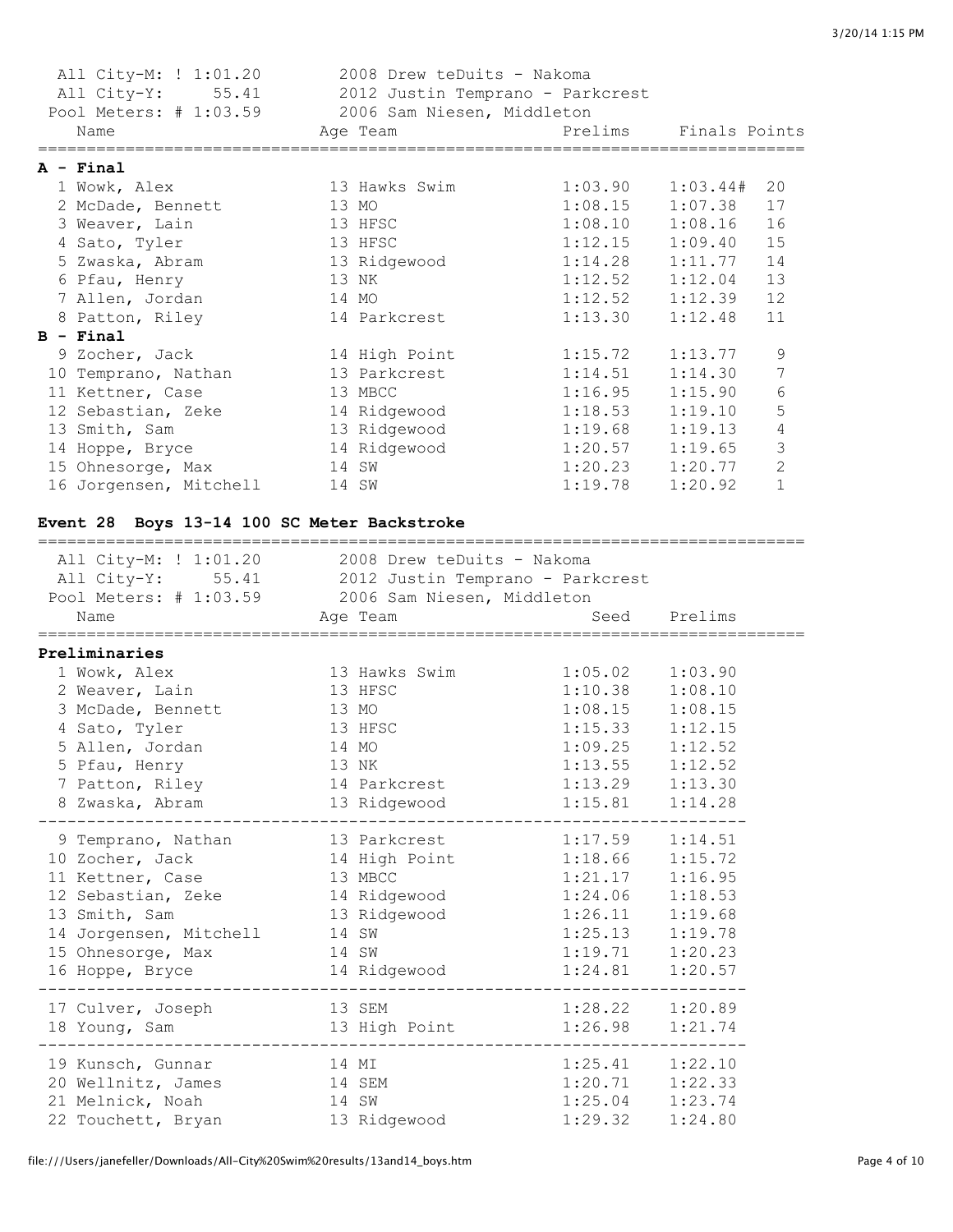| 23 Buencamino, Adam         | 13 SW        | 1:25.61 | 1:25.70 |
|-----------------------------|--------------|---------|---------|
| 24 Rathert, Thomas          | 14 MO        | 1:29.77 | 1:26.81 |
| 25 Murray, Nathan           | 13 MO        | 1:27.34 | 1:27.64 |
| 26 Maaneb de Macedo, Menatu | 13 SW        | 1:35.04 | 1:34.38 |
| 27 Gonzales, Jared          | 14 Ridgewood | 1:49.50 | 1:45.52 |
| 28 Eshun, D'Angelo          | 14 Waves     | 1:51.26 | 1:47.95 |
| 29 Paglini, Armani          | 13 MI        | 1:53.22 | 1:57.40 |

## **Event 38 Boys 13-14 100 SC Meter IM**

| All City-M: ! 1:02.90 1993 Chris Wood - Parkcrest<br>All City-Y: 57.15 2012 Ben Gebhart - Ridgewood<br>Pool Meters: # 1:04.44 2013 Philip Fochios, Seminole<br>Name | Age Team      | Prelims Finals Points |                      |                |
|---------------------------------------------------------------------------------------------------------------------------------------------------------------------|---------------|-----------------------|----------------------|----------------|
| A - Final                                                                                                                                                           |               |                       |                      |                |
| 1 Fochios, Philip                                                                                                                                                   | 14 SEM        |                       | $1:04.44$ $1:04.24#$ | 20             |
| 2 Chen, David                                                                                                                                                       | 13 Parkcrest  | 1:08.02               | 1:06.68              | 17             |
| 3 Horton, Drake                                                                                                                                                     | 14 Hawks Swim | $1:09.17$ $1:07.82$   |                      | 16             |
| 4 Wellnitz, Jacob                                                                                                                                                   | 14 SEM        | 1:09.02               | 1:08.52              | 15             |
| 5 Bielski, Harrison                                                                                                                                                 | 14 MI         |                       | $1:09.47$ $1:08.58$  | 14             |
| 6 McDade, Bennett                                                                                                                                                   | 13 MO         |                       | $1:09.11$ $1:08.64$  | 13             |
| 7 Doll, Erik                                                                                                                                                        | 14 MO         |                       | $1:09.91$ $1:08.90$  | 12             |
| 8 Delaney, Luke                                                                                                                                                     | 14 MI         | $1:10.65$ $1:11.24$   |                      | 11             |
| $B - Final$                                                                                                                                                         |               |                       |                      |                |
| 9 Kyle, Rees                                                                                                                                                        | 13 MO         | 1:11.09               | 1:11.11              | 9              |
| 10 Wall, Zach                                                                                                                                                       | 14 MBCC       | 1:12.04               | 1:11.21              | 7              |
| 11 Geissler, Bronz                                                                                                                                                  | 13 MO         | 1:12.31               | 1:11.81              | 6              |
| 12 Frucht, Andrew                                                                                                                                                   | 14 NK         | 1:10.92               | 1:11.96              | 5              |
| 13 Driscoll, Gregory                                                                                                                                                | 13 SW         | 1:12.56               | 1:12.07              | 4              |
| 14 Hanson, Isaac                                                                                                                                                    | 14 MI         | 1:11.72               | 1:12.29              | 3              |
| 15 Consigny, Tim 14 West Side                                                                                                                                       |               | $1:11.99$ $1:13.49$   |                      | $\overline{2}$ |
| 16 Altaweel, William                                                                                                                                                | 13 SW         | 1:13.80               | 1:14.59              | $\mathbf{1}$   |

# **Event 38 Boys 13-14 100 SC Meter IM**

| All City-M: ! 1:02.90 1993 Chris Wood - Parkcrest<br>All City-Y: 57.15 2012 Ben Gebhart - Ridgewood<br>Pool Meters: # 1:04.44 2013 Philip Fochios, Seminole<br>Name | Age Team     | seed Prelims                       |                      |
|---------------------------------------------------------------------------------------------------------------------------------------------------------------------|--------------|------------------------------------|----------------------|
|                                                                                                                                                                     |              |                                    |                      |
| Preliminaries                                                                                                                                                       |              |                                    |                      |
| 1 Fochios, Philip 14 SEM                                                                                                                                            |              |                                    | $1:07.61$ $1:04.44#$ |
| 2 Chen, David                                                                                                                                                       | 13 Parkcrest | $1:08.89$ $1:08.02$                |                      |
| 3 Wellnitz, Jacob                                                                                                                                                   | 14 SEM       | $1:09.20$ $1:09.02$                |                      |
| 4 McDade, Bennett 13 MO                                                                                                                                             |              | $1:11.43$ $1:09.11$                |                      |
| 5 Horton, Drake 14 Hawks Swim                                                                                                                                       |              | $1:11.65$ $1:09.17$                |                      |
| 6 Bielski, Harrison                                                                                                                                                 | 14 MI        | $1:09.27$ $1:09.47$                |                      |
| 7 Doll, Erik                                                                                                                                                        | 14 MO        | $1:09.60$ $1:09.91$                |                      |
| 8 Delaney, Luke<br>---------------------------------                                                                                                                | 14 MI        | $1:12.21$ $1:10.65$<br>----------- |                      |
| 9 Frucht, Andrew                                                                                                                                                    | 14 NK        | $1:12.46$ $1:10.92$                |                      |
| 10 Kyle, Rees                                                                                                                                                       | 13 MO        | $1:12.18$ $1:11.09$                |                      |
| 11 Hanson, Isaac                                                                                                                                                    | 14 MI        | $1:14.32$ $1:11.72$                |                      |
| 12 Consigny, Tim                                                                                                                                                    | 14 West Side | $1:12.81$ $1:11.99$                |                      |
| 13 Wall, Zach                                                                                                                                                       | 14 MBCC      | $1:11.81$ $1:12.04$                |                      |
| 14 Geissler, Bronz                                                                                                                                                  | 13 MO        | $1:13.32$ $1:12.31$                |                      |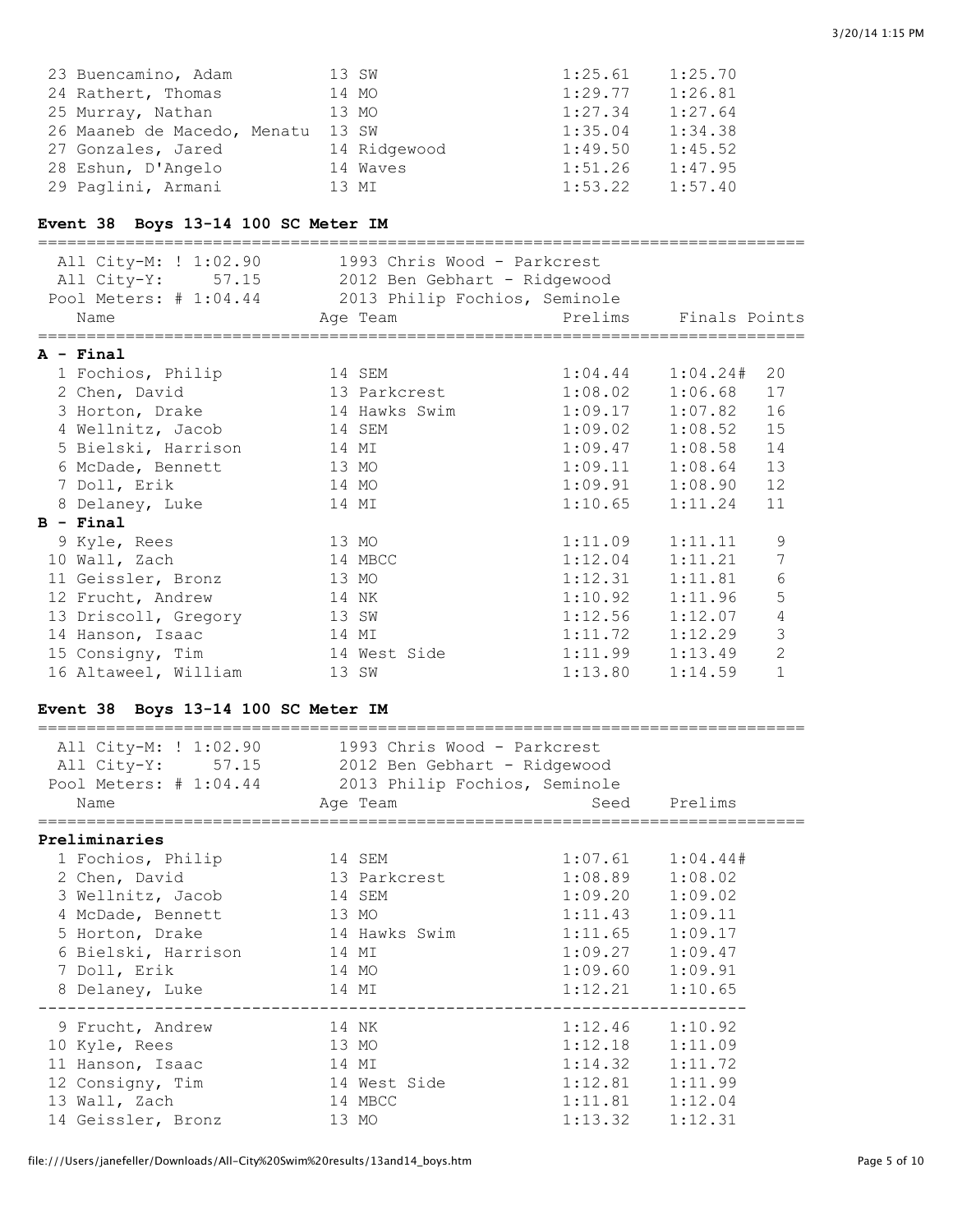| 15 Driscoll, Gregory 13 SW<br>16 Altaweel, William 13 SW                                                                                                                                                    |                                                                                                                                        | 1:12.36<br>$1:16.16$ $1:13.80$                                                                             | 1:12.56                                                                                                    |
|-------------------------------------------------------------------------------------------------------------------------------------------------------------------------------------------------------------|----------------------------------------------------------------------------------------------------------------------------------------|------------------------------------------------------------------------------------------------------------|------------------------------------------------------------------------------------------------------------|
| 17 O'Donnell-Mache, Jack 13 SW<br>18 Zimmerman, Michael<br>14 SW                                                                                                                                            |                                                                                                                                        | 1:14.14<br>1:17.84                                                                                         | 1:15.38<br>1:16.81                                                                                         |
| 19 Arndt, Drew<br>20 Stewart, Ryan<br>20 Squire, Nathan<br>22 Lundal, Roark<br>23 Turgeson, Alex<br>24 Temprano, Nathan<br>25 Madoch, Ryan<br>26 Culver, Joseph<br>27 Jarrard, William<br>28 Murray, Nathan | 13 MBCC<br>13 Ridgewood<br>14 High Point<br>13 Hawks Swim<br>13 Parkcrest<br>13 Parkcrest<br>14 High Point<br>13 SEM<br>14 SW<br>13 MO | 1:20.20<br>1:20.12<br>1:20.65<br>1:16.39<br>1:18.94<br>1:19.52<br>1:21.81<br>1:32.45<br>1:26.96<br>1:29.64 | 1:17.93<br>1:18.08<br>1:18.08<br>1:18.16<br>1:18.28<br>1:18.77<br>1:20.90<br>1:24.83<br>1:26.03<br>1:26.55 |
| 29 Carney, Joey                                                                                                                                                                                             | 13 Hawks Swim                                                                                                                          | 1:25.28                                                                                                    | 1:26.58                                                                                                    |
| 30 Johnstone, Dan<br>31 Cranley, Owen                                                                                                                                                                       | 14 SEM<br>13 SW                                                                                                                        | 1:29.10<br>1:31.13                                                                                         | 1:27.33<br>1:28.04                                                                                         |
| 32 Rathert, Thomas                                                                                                                                                                                          | 14 MO                                                                                                                                  | 1:32.88                                                                                                    | 1:34.75                                                                                                    |
| 33 Gonzales, Jared                                                                                                                                                                                          | 14 Ridgewood                                                                                                                           | 1:43.28                                                                                                    | 1:38.43                                                                                                    |

# **Event 48 Boys 13-14 100 SC Meter Breaststroke**

| All City-M: ! 1:08.10                              | 1993 Chris Wood - Parkcrest |                     |                            |
|----------------------------------------------------|-----------------------------|---------------------|----------------------------|
| All City-Y: 1:05.36 2012 Ryan Altaweel - Shorewood |                             |                     |                            |
| Pool Meters: # 1:12.84 2013 David Chen, Parkcrest  |                             |                     |                            |
| Name                                               | Age Team                    |                     | Prelims Finals Points      |
|                                                    |                             |                     |                            |
| $A - Final$                                        |                             |                     |                            |
| 1 Chen, David                                      | 13 Parkcrest                |                     | $1:12.84$ $1:11.91#$<br>20 |
| 2 Storms, Eric                                     | 13 MO                       | 1:16.94             | 1:17.28<br>17              |
| 3 Zwaska, Abram                                    | 13 Ridgewood                | $1:19.27$ $1:18.68$ | 16                         |
| 4 O'Donnell-Mache, Jack                            | 13 SW                       | 1:22.28             | 1:20.79<br>15              |
| 5 Williams, Cole                                   | 13 Ridgewood                | $1:20.16$ $1:20.86$ | 14                         |
| 6 Bensch, Vincent                                  | 14 HFSC                     |                     | 13<br>$1:20.10$ $1:21.32$  |
| 7 Geissler, Bronz                                  | 13 MO                       | $1:20.63$ $1:21.89$ | 12                         |
| 8 Altaweel, William                                | 13 SW                       | $1:20.11$ $1:22.01$ | 11                         |
| $B - Final$                                        |                             |                     |                            |
| 9 Hanson, Isaac                                    | 14 MI                       | 1:22.43             | 9<br>1:23.69               |
| 10 Vander Meer, Luke                               | 13 Parkcrest                | 1:24.49             | 7<br>1:23.80               |
| 11 Birschbach, Evan                                | 14 MI                       | 1:23.78             | 6<br>1:23.86               |
| 12 Hoppe, Bryce                                    | 14 Ridgewood                | $1:24.05$ $1:24.85$ | 5                          |
| 13 Sackett, Shane                                  | 13 MO                       | $1:28.21$ $1:27.68$ | $\overline{4}$             |
| 14 Capuano, Henry                                  | 14 Parkcrest                | 1:26.18             | 3<br>1:28.18               |
| 15 Sebastian, Zeke                                 | 14 Ridgewood                | $1:27.39$ $1:28.78$ | $\overline{2}$             |
| 16 Wellnitz, James                                 | 14 SEM                      | 1:30.70             | $\mathbf{1}$<br>1:29.89    |
|                                                    |                             |                     |                            |
| Event 48 Boys 13-14 100 SC Meter Breaststroke      |                             |                     |                            |
|                                                    |                             |                     |                            |

| All City-M: ! 1:08.10  | 1993 Chris Wood - Parkcrest    |         |          |  |
|------------------------|--------------------------------|---------|----------|--|
| All City-Y: 1:05.36    | 2012 Ryan Altaweel - Shorewood |         |          |  |
| Pool Meters: # 1:12.84 | 2013 David Chen, Parkcrest     |         |          |  |
| Name                   | Age Team                       | Seed    | Prelims  |  |
| Preliminaries          |                                |         |          |  |
| 1 Chen, David          | 13 Parkcrest                   | 1:15.97 | 1:12.84# |  |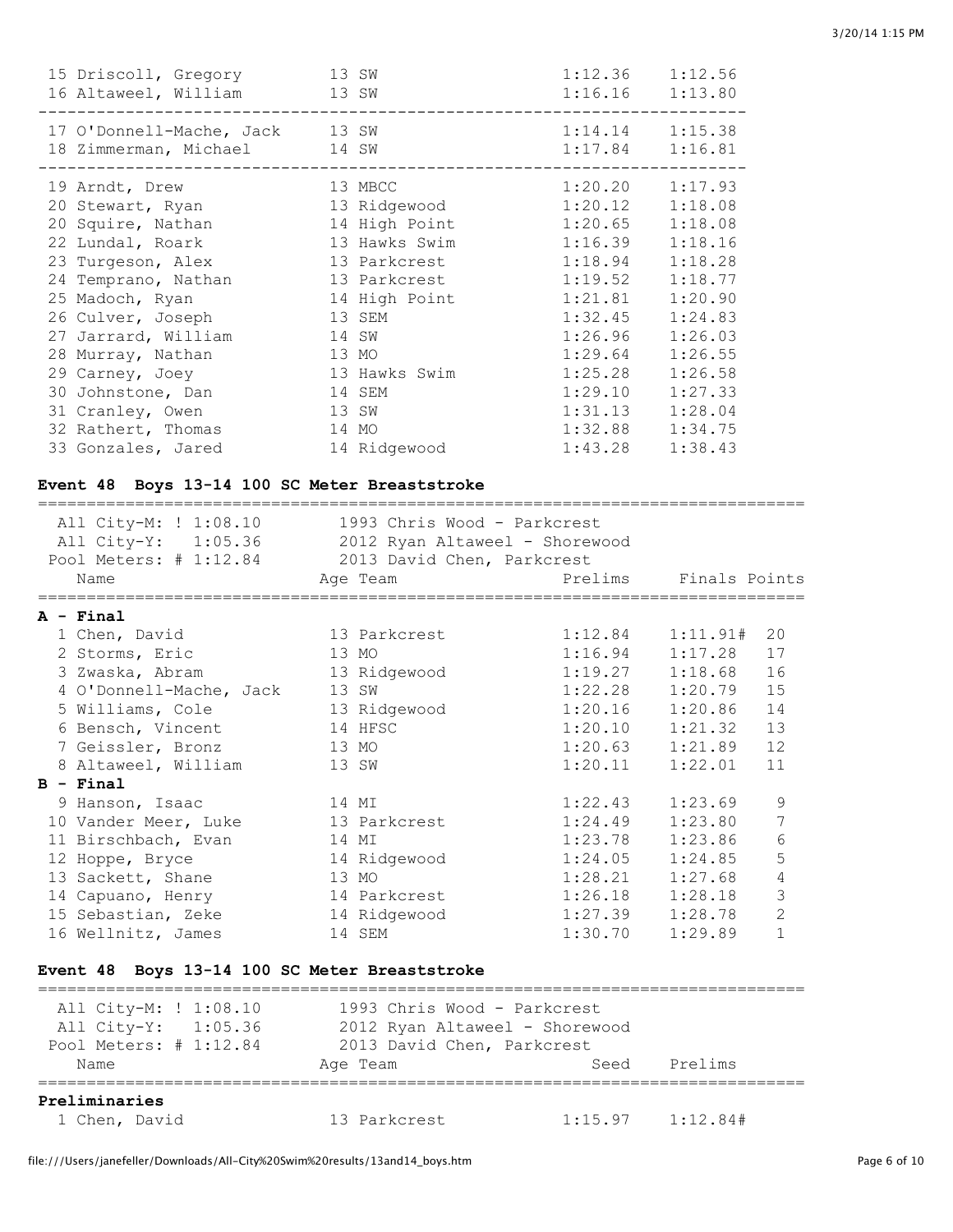| 2 Storms, Eric                                                | 13 MO         | 1:17.89                           | 1:16.94             |
|---------------------------------------------------------------|---------------|-----------------------------------|---------------------|
| 3 Zwaska, Abram                                               | 13 Ridgewood  | 1:23.05                           | 1:19.27             |
| 4 Bensch, Vincent                                             | 14 HFSC       | 1:24.61                           | 1:20.10             |
| 5 Altaweel, William                                           | 13 SW         | 1:21.29                           | 1:20.11             |
| 6 Williams, Cole                                              | 13 Ridgewood  | 1:23.12                           | 1:20.16             |
| 7 Geissler, Bronz                                             | 13 MO         | $1:23.66$ $1:20.63$               |                     |
| 8 O'Donnell-Mache, Jack 13 SW                                 |               | $1:20.84$ $1:22.28$               |                     |
| 9 Hanson, Isaac                                               | 14 MI         | 1:23.10                           | 1:22.43             |
| 10 Birschbach, Evan                                           | 14 MI         | 1:24.81                           | 1:23.78             |
| 11 Hoppe, Bryce                                               | 14 Ridgewood  | 1:26.35                           | 1:24.05             |
| 12 Vander Meer, Luke                                          | 13 Parkcrest  | 1:24.18                           | 1:24.49             |
| 13 Madoch, Ryan                                               | 14 High Point | 1:26.68                           | 1:25.43             |
| 14 Capuano, Henry                                             | 14 Parkcrest  |                                   | $1:29.48$ $1:26.18$ |
| 15 Sebastian, Zeke                                            | 14 Ridgewood  |                                   | $1:29.26$ $1:27.39$ |
| 16 Sackett, Shane                                             | 13 MO         |                                   | $1:30.71$ $1:28.21$ |
| 17 Wellnitz, James                                            | 14 SEM        |                                   | $1:28.81$ $1:30.70$ |
| 18 Tisdel, Rory                                               | 14 West Side  | $1:32.33$ $1:31.42$<br>---------- |                     |
| 19 Jarrard, William                                           | 14 SW         | 1:31.02                           | 1:31.54             |
| 20 Bauman, Matthew                                            | 14 High Point | 1:35.15                           | 1:31.83             |
| 21 Carr, Jack                                                 | 13 Parkcrest  | 1:32.33                           | 1:33.11             |
| 22 Carney, Joey                                               | 13 Hawks Swim | 1:33.57                           | 1:33.70             |
| 23 Lemmenes, Aris                                             | 13 SW         | 1:38.15                           | 1:35.89             |
| 23 Birschbach, Kane                                           | 13 MI         | 1:34.09                           | 1:35.89             |
| 25 Aguirre Temprano, Ignaci 14 Parkcrest                      |               | 1:40.81                           | 1:35.99             |
| 26 Tripp, Eli                                                 | 13 Ridgewood  | 1:38.96                           | 1:36.05             |
| 27 Luebke, Mark                                               | 13 High Point | 1:41.66                           | 1:37.37             |
| 28 Maaneb de Macedo, Menatu                                   | 13 SW         | 1:39.42                           | 1:37.54             |
| 29 Darien, Jacob                                              | 13 MBCC       | 1:47.14                           | 1:38.93             |
| 30 Welsh, Jackson                                             | 13 Hawks Swim | 1:34.89                           | 1:40.10             |
| 31 Gutknecht, Johnne                                          | 13 HFSC       | 1:40.29                           | 1:41.99             |
| 32 Jensen, Grant                                              | 13 High Point | 1:40.55                           | 1:42.25             |
| 33 Graffin, Cole                                              | 14 MO         | 1:40.02                           | 1:42.41             |
| 34 Carlson-Dakes, Max                                         | 13 SW         | 1:47.12                           | 1:42.77             |
| 35 Wilson, Jack                                               | 13 High Point | 1:43.03                           | 1:42.99             |
| 36 Dickmeyer, Ben                                             | 13 High Point | 1:49.69                           | 1:44.61             |
| 37 Parkel, Caulden                                            | 13 SEM        | 1:51.02                           | 1:46.48             |
| 38 Caruso, Alec                                               | 14 SEM        | 1:49.60                           | 1:49.03             |
| -- Vaughan, Gerry                                             | 13 NK         | 1:49.00                           | DQ                  |
| Shoulders not at or past vertical towards breast off the wall |               |                                   |                     |
| -- Bondoc, Peyton                                             | 13 West Side  | 1:30.67                           | ΝS                  |

#### **Event 58 Boys 13-14 50 SC Meter Butterfly**

=============================================================================== All City-M: ! 26.87 2011 Ben Gebhart - Ridgewood All City-Y: 23.92 2012 Ben Gebhart - Ridgewood Pool Meters: # 28.23 2011 Zack Parkin & Ben Gebhart, MI & RW Name Age Team Prelims Finals Points =============================================================================== **A - Final** 1 Wowk, Alex 13 Hawks Swim 28.61 28.55 20 2 Fochios, Philip 14 SEM 28.91 28.60 17 3 Bielski, Harrison 14 MI 29.07 29.18 16 1 Wowk, Alex<br>
2 Fochios, Philip<br>
3 Bielski, Harrison<br>
4 Weaver, Lain<br>
5 Chieffe Distributed Martin 13 HFSC<br>
29.60 29.21 15<br>
29.60 29.21 15<br>
29.60 29.21 15<br>
29.84 29.47 14 5 Storms, Eric 13 MO 29.94 29.47 14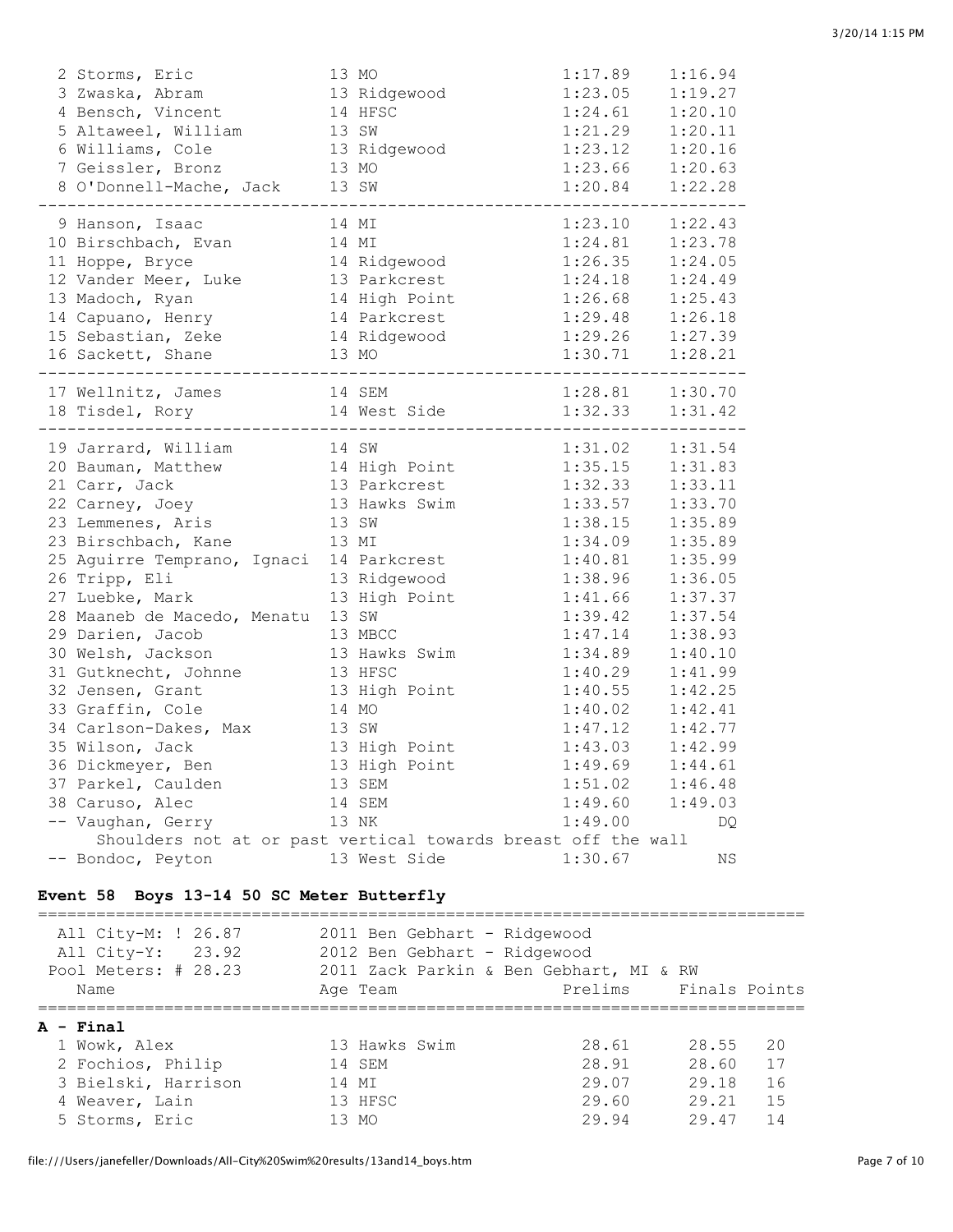| 6 Delaney, Luke      | 14 MI         | 29.49 | 29.86 | 13            |
|----------------------|---------------|-------|-------|---------------|
| 7 Kyle, Rees         | 13 MO         | 29.69 | 30.28 | 12            |
| 8 Wall, Zach         | 14 MBCC       | 29.71 | 30.55 | 11            |
| B - Final            |               |       |       |               |
| 9 Leiferman, Matthew | 14 MI         | 30.31 | 29.92 | 9             |
| 10 Driscoll, Gregory | 13 SW         | 31.42 | 31.14 | 7             |
| 11 Frucht, Andrew    | 14 NK         | 30.55 | 31.21 | 6             |
| 12 Zocher, Jack      | 14 High Point | 31.96 | 31.71 | .5            |
| 13 Bensch, Vincent   | 14 HFSC       | 31.72 | 32.18 | 4             |
| 14 Lundal, Roark     | 13 Hawks Swim | 32.24 | 32.40 | 3             |
| 15 Melnick, Noah     | 14 SW         | 32.37 | 33.57 | $\mathcal{L}$ |
| 16 Stewart, Ryan     | 13 Ridgewood  | 34.17 | 33.88 |               |

## **Event 58 Boys 13-14 50 SC Meter Butterfly**

| Name<br>================                                                                                                                                                                                                                                                                                              | All City-M: ! 26.87 2011 Ben Gebhart - Ridgewood<br>All City-Y: 23.92 2012 Ben Gebhart - Ridgewood<br>Pool Meters: # 28.23 2011 Zack Parkin & Ben Gebhart, MI & RW<br>Seed<br>Prelims<br>Age Team                                                               |  |
|-----------------------------------------------------------------------------------------------------------------------------------------------------------------------------------------------------------------------------------------------------------------------------------------------------------------------|-----------------------------------------------------------------------------------------------------------------------------------------------------------------------------------------------------------------------------------------------------------------|--|
| Preliminaries<br>1 Wowk, Alex<br>2 Fochios, Philip<br>3 Bielski, Harrison<br>4 Delaney, Luke<br>5 Weaver, Lain<br>6 Kyle, Rees<br>7 Wall, Zach<br>8 Storms, Eric                                                                                                                                                      | 27.73<br>13 Hawks Swim<br>28.61<br>14 SEM<br>30.37<br>28.91<br>29.54<br>14 MI<br>29.07<br>30.47<br>29.49<br>14 MI<br>29.47<br>13 HFSC<br>29.60<br>29.94 29.69<br>13 MO<br>30.40 29.71<br>14 MBCC<br>13 MO<br>30.05<br>29.94                                     |  |
| 9 Leiferman, Matthew<br>10 Frucht, Andrew<br>11 Driscoll, Gregory 13 SW<br>12 Bensch, Vincent 14 HFSC<br>13 Zocher, Jack 14 High Point<br>14 Lundal, Roark<br>15 Melnick, Noah<br>16 Stewart, Ryan                                                                                                                    | 31.14<br>30.31<br>14 MI<br>14 NK<br>31.42<br>30.55<br>31.64<br>31.42<br>31.82<br>31.72<br>32.22<br>31.96<br>32.30<br>13 Hawks Swim<br>32.24<br>32.44<br>14 SW<br>32.37<br>13 Ridgewood<br>35.44<br>34.17                                                        |  |
| 17 Turgeson, Alex<br>18 Smith, Sam                                                                                                                                                                                                                                                                                    | 35.55<br>34.76<br>13 Parkcrest<br>13 Ridgewood<br>39.20<br>35.83                                                                                                                                                                                                |  |
| 19 Alwari, Jacoub<br>20 Williams, Cole 13 Ridgewood<br>21 Stockwell, Noah<br>22 Christensen, Bailey 14 SEM<br>23 Seymour-Nahn, Caden 13 Parkcrest<br>24 Touchett, Bryan 13 Ridgewood<br>25 McLennan, Joshua 13 HFSC<br>26 Cranley, Owen<br>27 Huie, Conor<br>28 Gallay, Blake<br>-- Dyslin, Andre<br>Alternating Kick | 36.73<br>14 HFSC<br>36.58<br>37.58<br>37.10<br>14 SEM<br>41.41<br>37.19<br>39.85<br>37.30<br>37.87<br>37.47<br>41.63<br>38.09<br>39.65<br>38.45<br>13 SW<br>38.95<br>40.19<br>13 West Side<br>42.59<br>40.36<br>43.04<br>40.96<br>13 MI<br>13 MO<br>54.90<br>DQ |  |

### **Event 68 Boys 13-14 200 SC Meter Freestyle Relay**

===============================================================================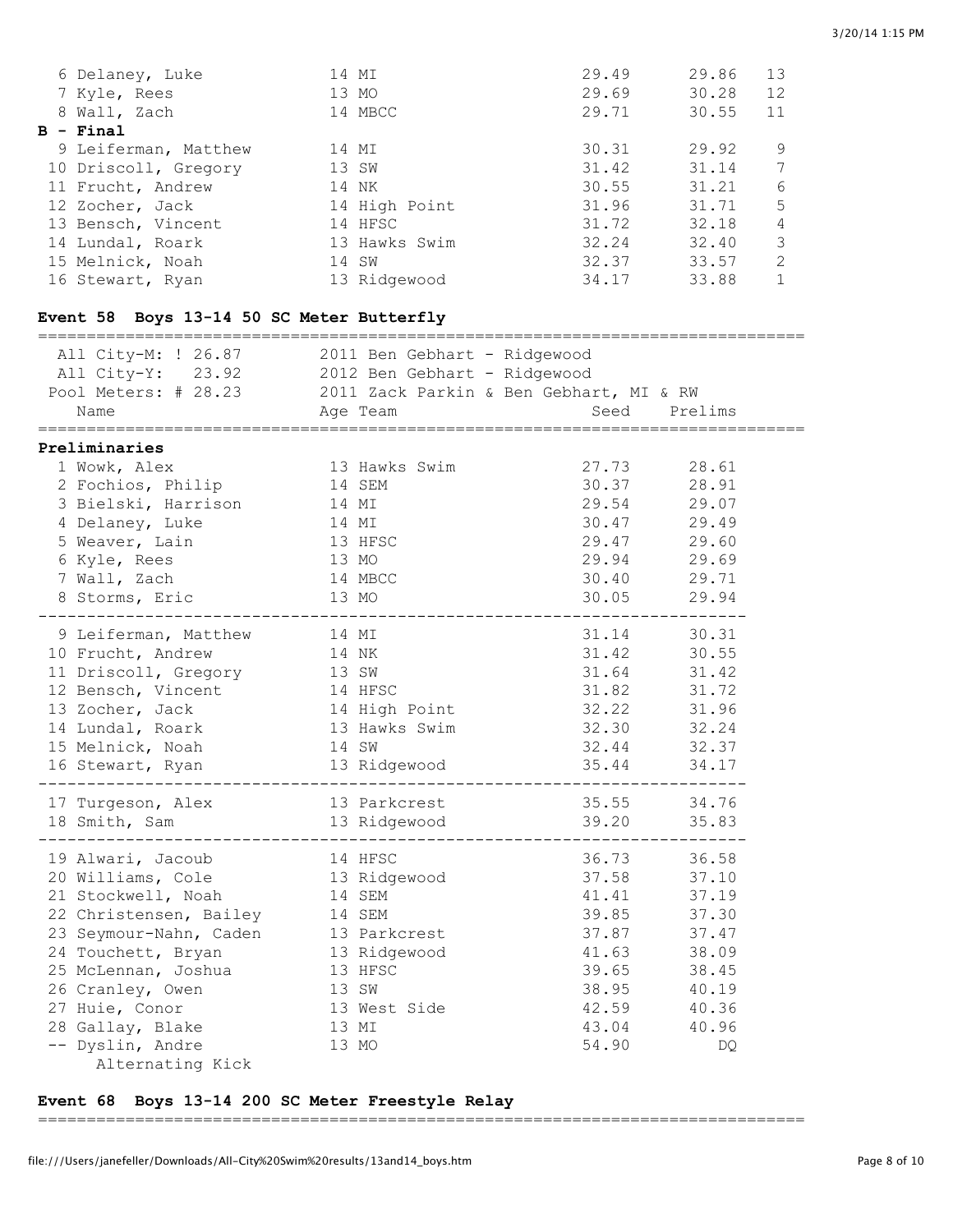All City-M: ! 1:46.03 2006 Middleton N. Schutte, S. Jackson, A. Werla, S. Niesen All City-Y: 1:38.07 2012 Ridgewood J. Collins, C. McCarthy, C. Radloff, B. Gebhart Pool Meters: # 1:48.17 2005 Middleton Schutte, Jackson, Slivocka, Niesen Team Seed Finals Points =============================================================================== 1 Monona Swim and Dive 'A' 1:49.30 1:48.07# 40 1) Doll, Erik 14 2) Storms, Eric 13 3) Kyle, Rees 13 4) McDade, Bennett 13 2 Middleton Gators 'A' 1:55.94 1:50.00 34 1) Delaney, Luke 14 2) Bielski, Harrison 14 3) Leiferman, Matthew 14 4) Birschbach, Evan 14 3 Shorewood Hills 'A' 2:03.73 1:51.20 32 1) Driscoll, Gregory 13 2) O'Donnell-Mache, Jack 13 3) Ohnesorge, Max 14 4) Zimmerman, Michael 14 4 Hill Farm Swim Club 'A' 1:55.61 1:52.93 30 1) Bensch, Vincent  $14$ <br>3) Sato Tyler 12 1.33.33<br>
3) Sato, Tyler 13 (awks Landing Swim Team (14) (awks Landing Swim Team (14) (awks 1.58.58 (1.54.12) 5 Hawks Landing Swim Team 'A' 1:58.58 1:54.12 28 1) Carney, Joey 13 2) Horton, Drake 14 3) Lundal, Roark 13 (a) 4) Wowk, Alex 13<br>
4) Wowk, Alex 13 (eminole Sharks Swim & Dive Te 'A' (a) 1:52.68 (1:56.59 6 Seminole Sharks Swim & Dive Te 'A' 1:52.68 1:56.59 26 1) Wellnitz, Jacob 14 2) Wellnitz, James 14 3) Culver, Joseph 13 4) Fochios, Philip 14 7 Parkcrest 'A' 1:59.09 1:56.71 24 1) Chen, David 13 2) Temprano, Nathan 13 3) Turgeson, Alex 13 4) Patton, Riley 14 8 West Side Swim Club 'A' 1:59.04 2:00.99 22 1) Tisdel, Rory 14 2) Huie, Conor 13 3) Bondoc, Peyton 13 4) Consigny, Tim 14 9 Ridgewood 'A' 2:03.79 2:01.86 18 1) Williams, Cole 13 2) Zwaska, Abram 13 3) Sebastian, Zeke 14  $\hskip 40pt 4$  Hoppe, Bryce 14 10 High Point Swim Club 'A' 1:55.89 2:02.94 14<br>
1) Squire, Nathan 14 2) Young, Sam 13 1) Squire, Nathan 14 2) Young, Sam 13 3) Jensen, Grant 13 4) Zocher, Jack 14 11 Maple Bluff Country Club Swim 'A' 2:17.04 2:03.39 12 1) Arndt, Drew 13 2) Morrow, Andrew 11 3) Kettner, Case 13 4) Wall, Zach 14 12 Shorewood Hills 'B' 2:12.72 x2:04.16 1) Altaweel, William 13 2) Buencamino, Adam 13 3) Melnick, Noah 14 4) Lemmenes, Aris 13 13 Parkcrest 'B' 2:10.10 x2:06.60 1) Capuano, Henry 14 2) Aguirre Temprano, Ignacio 14 3) Vander Meer, Luke 13 4) Seymour-Nahn, Caden 13 14 Ridgewood 'B' 2:12.07 x2:09.11 1) Stewart, Ryan 13 2) Gonzales, Jared 14 3) Touchett, Bryan 13 4) Smith, Sam 13 15 Nakoma Swim Team 'A' 2:20.08 2:10.65 10 1) Frucht, Andrew 14 2) Vaughan, Gerry 13 3) Lynn, Forrest 12 (4) Pfau, Henry 13 16 Middleton Gators 'B' 2:15.39 x2:17.44 1) Birschbach, Kane 13 2) Paglini, Armani 13 3) Gallay, Blake 13 4) Hanson, Isaac 14 17 Monona Swim and Dive 'B' 2:24.18 x2:18.40